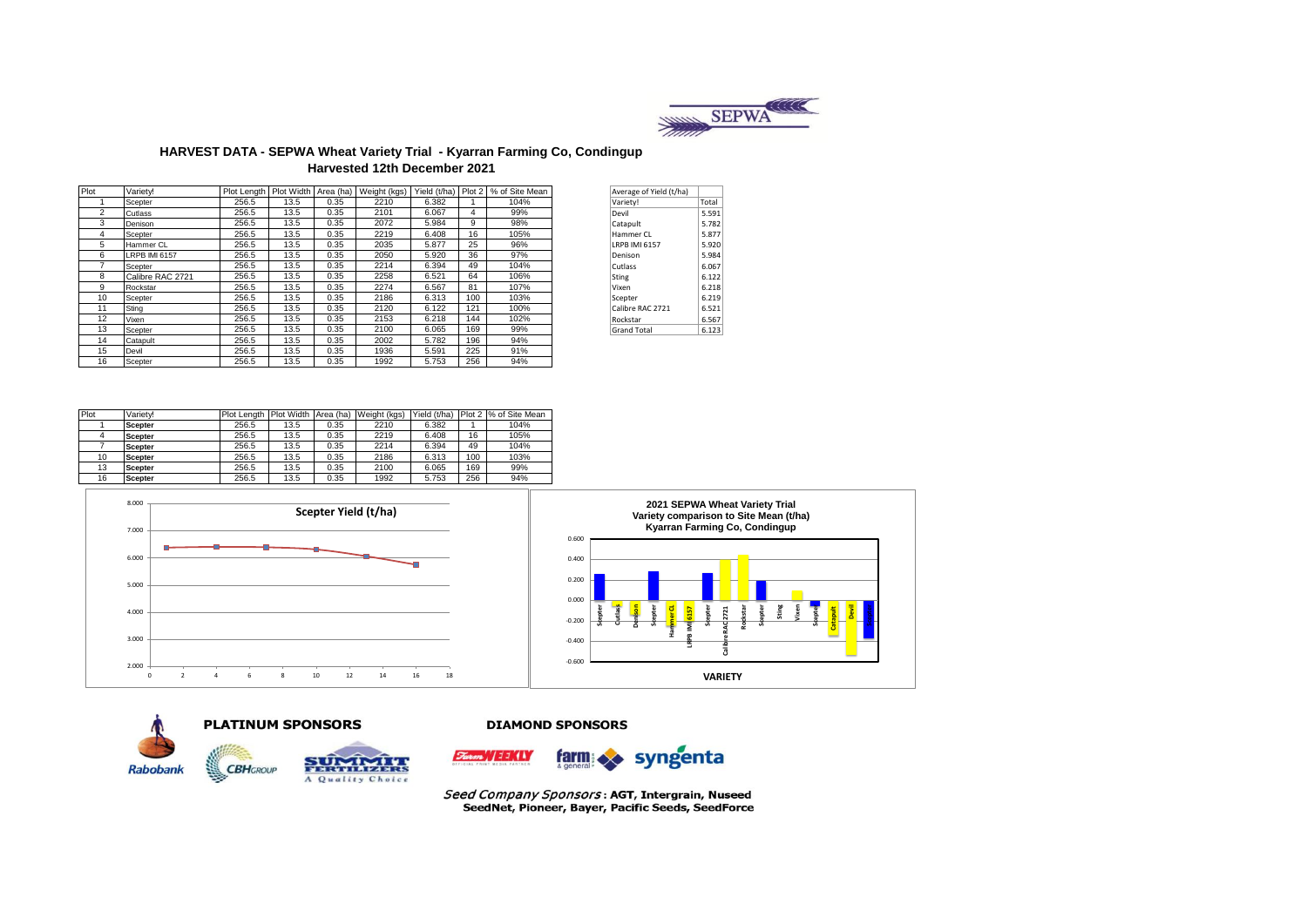



|      |                      | Yield  |                |
|------|----------------------|--------|----------------|
| Plot | Variety!             | (t/ha) | % of Site Mean |
| 1    | Scepter              | 6.382  | 104%           |
| 2    | Cutlass              | 6.067  | 99%            |
| 3    | Denison              | 5.984  | 98%            |
| 4    | Scepter              | 6.408  | 105%           |
| 5    | Hammer CL            | 5.877  | 96%            |
| 6    | <b>LRPB IMI 6157</b> | 5.920  | 97%            |
| 7    | Scepter              | 6.394  | 104%           |
| 8    | Calibre RAC 2721     | 6.521  | 106%           |
| 9    | Rockstar             | 6.567  | 107%           |
| 10   | Scepter              | 6.313  | 103%           |
| 11   | Sting                | 6.122  | 100%           |
| 12   | Vixen                | 6.218  | 102%           |
| 13   | Scepter              | 6.065  | 99%            |
| 14   | Catapult             | 5.782  | 94%            |
| 15   | Devil                | 5.591  | 91%            |
| 16   | Scepter              | 5.753  | 94%            |

|  | <b>Site Details</b> |  |
|--|---------------------|--|
|  |                     |  |

| <b>Soil Description:</b> |
|--------------------------|
| Date Sown:               |
| Date Harvested           |
| Seeding Rate:            |
|                          |

**Sand over Gravel over clay** 

## **Plot Dimensions**

| Length (m) | Width (m) | Area (m2) | <b>Conversion Factor</b> |
|------------|-----------|-----------|--------------------------|
| 256.5      | 13.5      | 0.35      | 2.89                     |



# **PLATINUM SPONSORS**



# **DIAMOND SPONSORS**

WEEKLY





Seed Company Sponsors: AGT, Intergrain, Nuseed SeedNet, Pioneer, Bayer, Pacific Seeds, SeedForce



### **Statistical Analysis**

| <b>Soil Description:</b> | Sand over Gravel over clay | Site Mean (t/ha)                | 6.123  |
|--------------------------|----------------------------|---------------------------------|--------|
| Date Sown:               | Friday, 14 May 2021        | Probability                     | 0.381  |
| Date Harvested           | Sunday, 12 December 2021   | Least significant difference 5% | 0.7274 |
| Seeding Rate:            | 85 ka/ha                   | CV %                            | 4.3    |
|                          |                            |                                 |        |